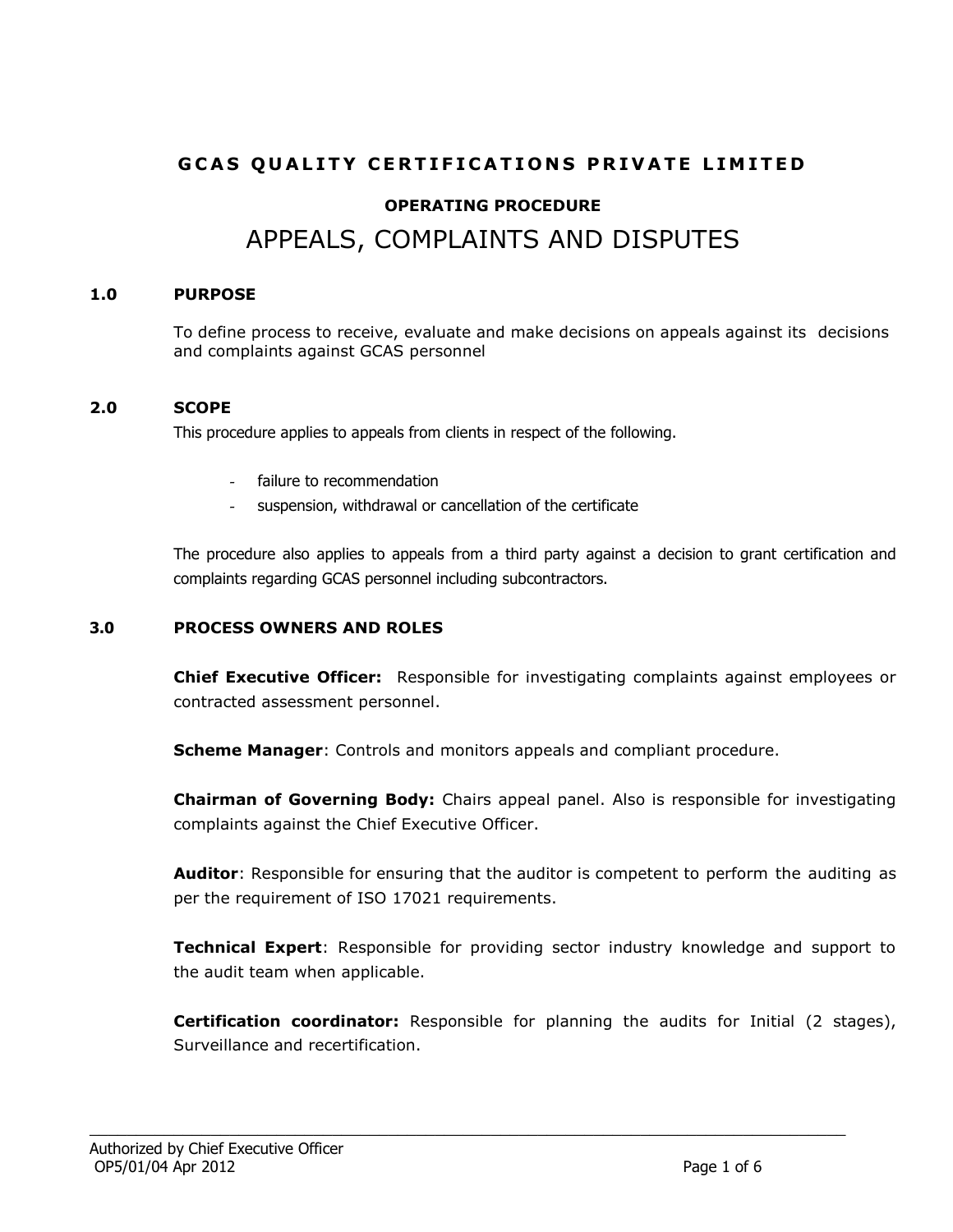#### **4.0 DEFINITIONS**

**Client:** the party that is responsible for the Management System being audited

**Certificate:** certificate issued to record the management system operated by the client has been audited by GCAS in accordance with the ISO 17021 standards.

#### **5.0 REFERENCE**

ISO 17021 : 2011 Clause 9.7- Appeals, 9.8- complaints

#### **6.0 DOCUMENTATION**

GCAS003 - Terms and Conditions of Certification GCAS122 - Appeal Register / Appeal File GCAS121 - Complaint Register

#### **7.0 PROCEDURAL STEPS**

#### 7.1 **Registration of Appeals**

- 7.1.1 Brief details of the Appeal Procedure are outlined in the Terms and Condition of Certification (GCAS003) and sent to all parties requesting details of the procedure for certification. Also procedure details are made available in the website for publicly access.
- 7.1.2 Request by a client or other parties for reconsideration of any adverse decision made by the certification body related to its desired certification status
	- NOTE Adverse decisions include
		- \_ refusal to accept an application,
		- refusal to proceed with an assessment,
		- \_ corrective action requests,
		- \_ changes in certification scope,
		- \_ decisions to deny, suspend or withdraw certification, and
		- \_ any other action that impedes the attainment of certification.
- 7.1.3 Notification of client's intention to appeal must be made in writing within 30 days of the decision, along with all the necessary documents in support of the appeal.

\_\_\_\_\_\_\_\_\_\_\_\_\_\_\_\_\_\_\_\_\_\_\_\_\_\_\_\_\_\_\_\_\_\_\_\_\_\_\_\_\_\_\_\_\_\_\_\_\_\_\_\_\_\_\_\_\_\_\_\_\_\_\_\_\_\_\_\_\_\_\_\_\_\_\_\_\_\_\_\_\_

7.1.4 The Scheme Manager maintains a register (GCAS122) of all appeals. The details recorded include the date of receipt, client details, summary of the appeal, and an appeal reference number. Appeals are registered immediately on receipt and the register is updated with details of the outcome after the hearing.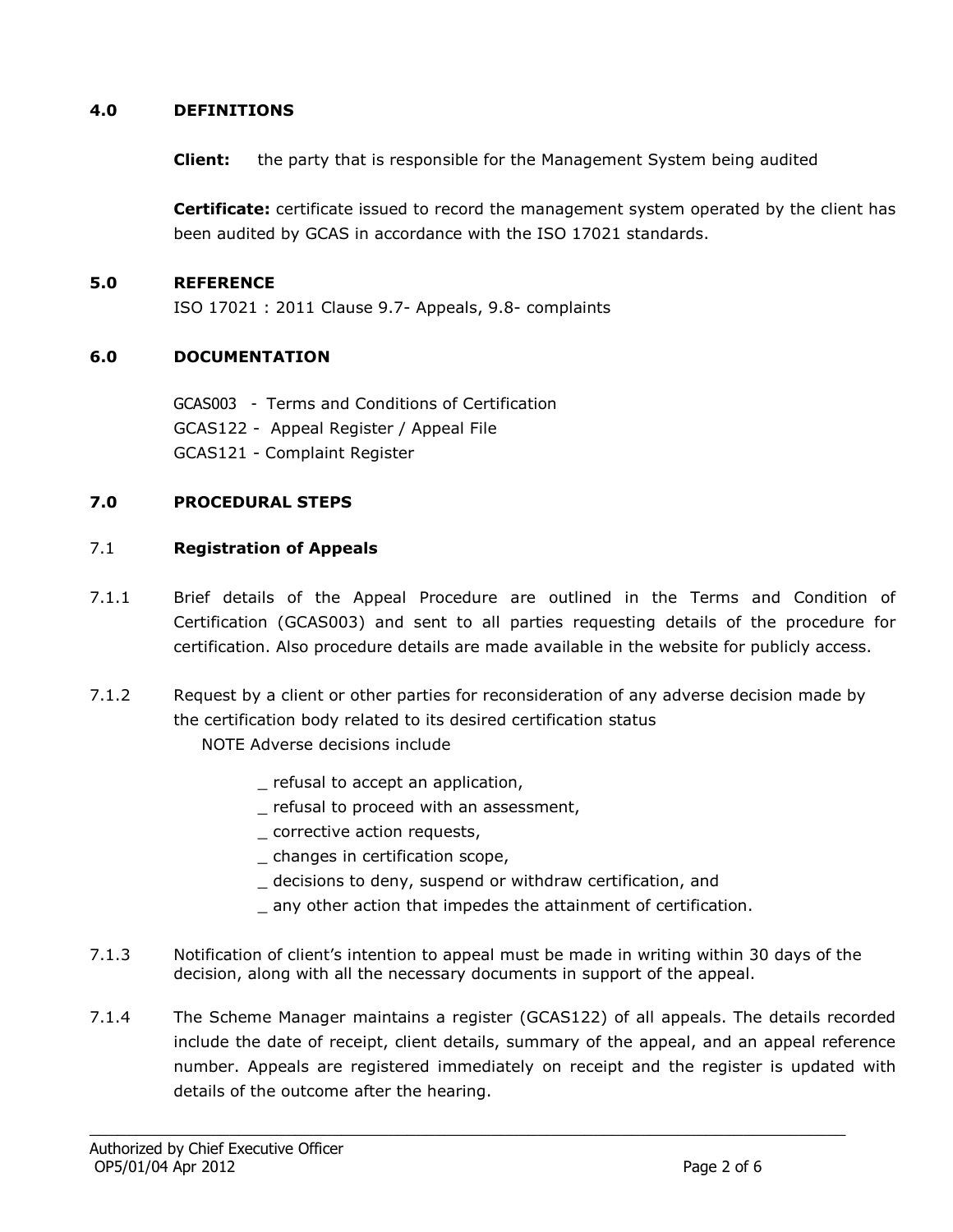7.1.5 The identifying appeal reference number is used on all subsequent correspondence and other records related to the appeal, copies are retained in an appeal file.

## **7.2 Appeal Procedure.**

- 7.2.1 Any person or body can file an appeal against the decision of the Body to the CB Board through Scheme Manager.
- 7.2.2 The appeal must be filed in writing within thirty days of the decision of the Board along with all the necessary documents in support of the appeal.
- 7.2.3 The Scheme Manager verifies the documents for completeness and may ask for additional documentary support if necessary. Once the documents are complete, the Scheme Manager acknowledges the receipt of the appeal and forwards the same to the Governing Body Chairman. The Chairman has the right to either disallow the appeal or to form an Appeals Committee based on the merit of the contents of the appeal.
- 7.2.4 Chairman of the Governing Body chairs the Appeal Panel. He will appoint two members from the Governing Body who are not having any direct commercial interest in the service concerned as Appeal Panel and make the necessary arrangements for the panel to meet.
- 7.2.5 A meeting of an Appeal Panel is held within 30 days of receipt of the appeal. The appeal process includes the following elements and methods:
	- a) investigating the appeal, and for deciding what actions are to be taken in response to it, taking into the accounts the results of previous similar appeals;
	- b) tracking and recording appeals, including actions taken to resolve them
	- c) ensuring that any appropriate correction and corrective actions are taken.
- 7.2.6 The appellant is given at least 7 days notice of the time and place of the meeting and is entitled to be heard in confidence.
- 7.2.6 The decision of the majority of the Appeals Panel as declared by its Chairman is communicated to both parties at the end of the hearing and is final. Once the Appeal Panel has made a decision regarding an appeal, no counter claim by either party in dispute can be made to amend or change this decision.
- 7.2.7 If an appeal is found to be in the favor of the appellant the panel will be responsible for ensuring that suitable corrective and preventive action is taken which may in the form of;
	- an additional assessment of the client's Management System free of charges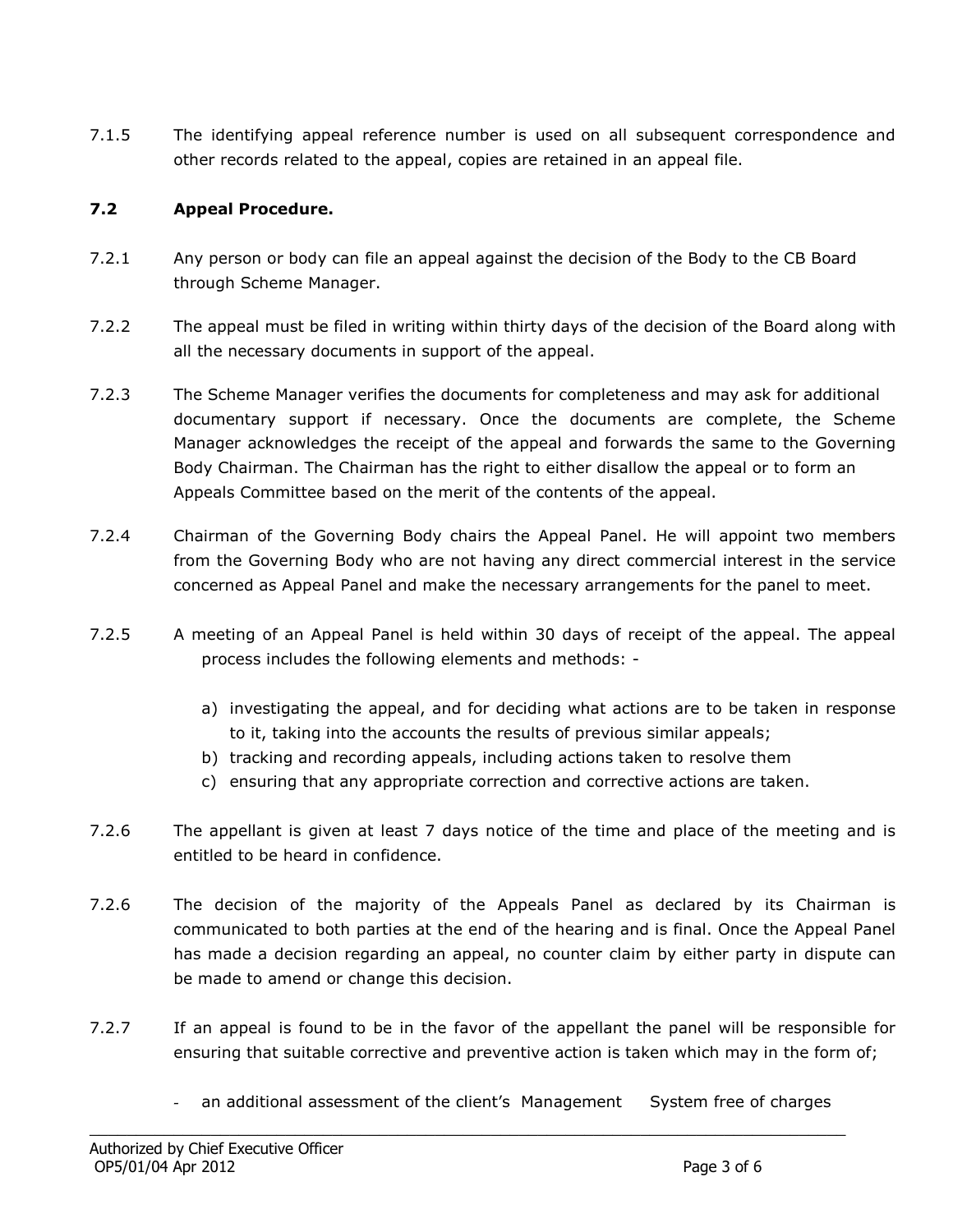- retraining of Auditors
- changes to procedures

## **7.3 Complaints**

- 7.3.1 Brief details of the complaints Procedure are outlined in the Terms and Condition of Certification (GCAS003 / GCAS105) and also in the website sent to all parties requesting details of the procedure for certification.
- 7.3.2 Complaint can be made by any person or body against the following;
	- i) the Certification Body(CB), its operation and/or procedures
	- ii) the assessors, experts, committee members or staff of the CB
	- iii) assessment process followed by the assessors and/or by the CB
	- iv) misuse of the accredited status either in scope or in use of the logo or mark
	- (Note: Compliant means expression of dissatisfaction, other than appeal, by any person or organization, to certification body, relating to the activities of certification body, where a response is expected)

If the complaints involve the Scheme Manager it should be addressed to the Chief Executive Officer and the complaints involves Chief Executive Officer, it should be addressed to the Chairman of the Governing Body of GCAS.

7.3.3 If the complaint has no details of the complainant or the description is not adequate, the CB will reserve the right of dealing with the complaint as deemed fit.

> The Scheme Manager maintains a Complaints register (GCAS121) for all complaints. This includes the date of receipt, client details, summary of the complaint, and a complaint reference number

- 7.3.4 Complaints are registered immediately on receipt and the client is sent an acknowledgement letter indicating that the matter is receiving timely attention.
- 7.3.5 The Scheme Manager or Chairman decides on an appropriate course of action and the decision is recorded in the complaints register.
- 7.3.6 The client is informed of the proposed actions and is asked to comment.
- 7.3.7 The register is updated with details of the action and the client's response, if any, is noted.
- 7.3.8 Complaints are monitored with a view to improving client satisfaction and reducing their future incidence.

\_\_\_\_\_\_\_\_\_\_\_\_\_\_\_\_\_\_\_\_\_\_\_\_\_\_\_\_\_\_\_\_\_\_\_\_\_\_\_\_\_\_\_\_\_\_\_\_\_\_\_\_\_\_\_\_\_\_\_\_\_\_\_\_\_\_\_\_\_\_\_\_\_\_\_\_\_\_\_\_\_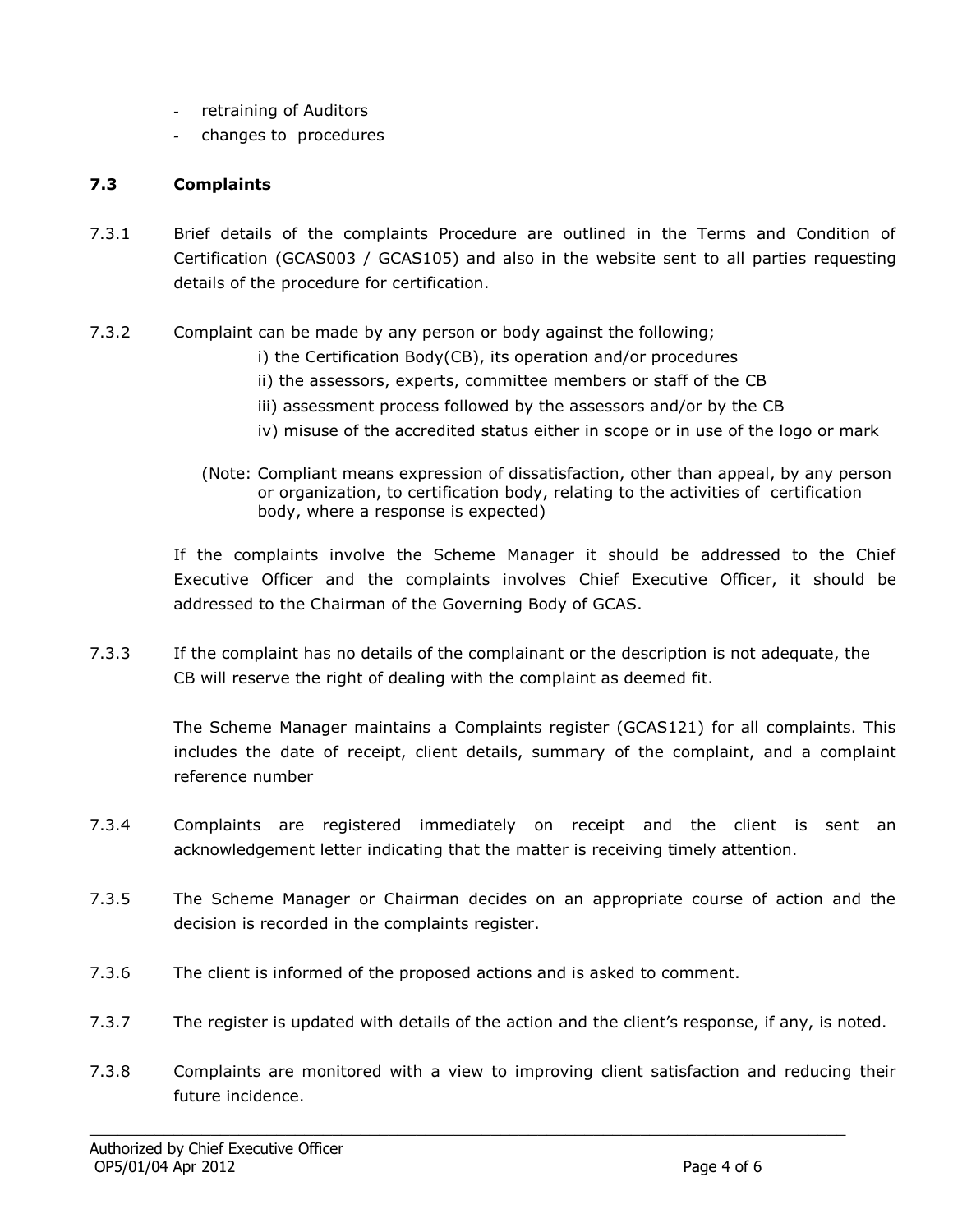- 7.3.9 Any registered supplier or any other affected party can send complaint to the GCAS Scheme Manager on one or more of the following situations
	- a) Any end user who is experiencing misuse or abuse of GCAS logo or certification by a certified supplier
	- b) Any registered certified supplier can send complaint against the Certification Body personnel on their attitude / behavior including onsite / offsite activities
	- a. Any applicant who is seeking to get clarification is not provided with the relevant for his clarity

## **7.4 Dispute**

- 7.4.1 GCAS considers Dispute as "Unresolved complaints about accreditation criteria or procedures"
- 7.4.2 The disputes about the certification system, assessment process etc. should be forwarded to the Scheme Manager in writing along with the information on the issue supported by the documentary evidence. The action taken by the two parties involved in the dispute shall also be enclosed along with the dispute.
- 7.4.3 The Scheme Manager will acknowledge the Dispute and indicate the approximate time required to resolve the same.
- 7.4.4 The details of the Dispute are forwarded to either the CEO or the Technical Committee Chairman as appropriate for their comments and decision. The respective committee chairman or CEO may consult any of the committee members, experts or assessors.
- 7.4.5 The decision on the dispute shall be forwarded to the person or body by the Scheme Manager.

#### **7.5 Review**

- 7.5.1 The Scheme Manager has been assigned to ensure the following activities arising out of 1) Appeal 2) Complaints and 3) Disputes either with the supplier or other interested parties;
	- Taking appropriate corrective and preventive action as identified.

\_\_\_\_\_\_\_\_\_\_\_\_\_\_\_\_\_\_\_\_\_\_\_\_\_\_\_\_\_\_\_\_\_\_\_\_\_\_\_\_\_\_\_\_\_\_\_\_\_\_\_\_\_\_\_\_\_\_\_\_\_\_\_\_\_\_\_\_\_\_\_\_\_\_\_\_\_\_\_\_\_

- Keeping records related to all appeals, complaints, disputes and remedial actions related to certification / registration activities.
- Assessing the effectiveness of action taken and document the action taken for submission to Technical Committee and Governing Body.